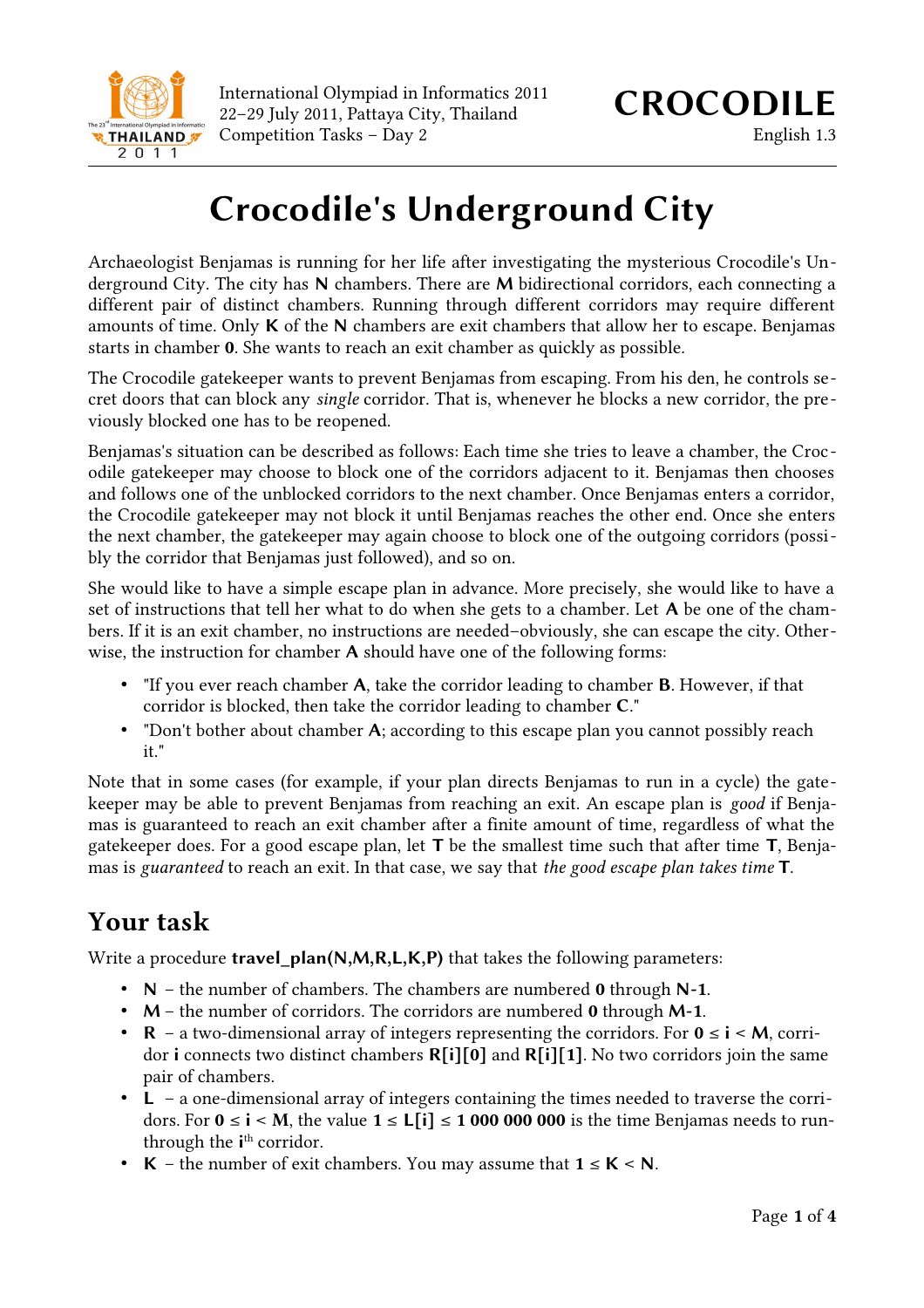

• **P** – a one-dimensional array of integers with **K** distinct entries describing the exit chambers. For  $0 \le i \le K$ , the value  $P[i]$  is the number of the  $i<sup>th</sup>$  exit chamber. Chamber  $0$  will never be one of the exit chambers.

Your procedure must return the smallest time **T** for which there exists a good escape plan that takes time **T**.

You may assume that each non-exit chamber will have at least two corridors leaving it. You may also assume that in each test case there is a good escape plan for which  $T \le 1000000000$ .

## **Examples**

#### **Example 1**

Consider the case shown in Figure 1, where **N=5**, **M=4**, **K=3**, and

| $R = \begin{array}{cc} 0 & 2 \\ 3 & 2 \end{array}$ | 0 <sub>1</sub> | $\mathbf{2}$      |         |
|----------------------------------------------------|----------------|-------------------|---------|
|                                                    |                | $L = \frac{3}{4}$ | $P = 3$ |
|                                                    |                |                   |         |
|                                                    | 24             |                   |         |

Chambers are shown as circles, and corridors connecting them are shown as lines. Exit chambers are shown as thick-bordered circles. Benjamas starts at chamber 0 (marked by a triangle). An optimal escape plan is the following one:

- If you ever reach chamber 0, take the corridor leading to chamber 1. However, if that corridor is blocked, then take the corridor leading to chamber 2.
- If you ever reach chamber 2, take the corridor leading to chamber 3. However, if that corridor is blocked, then take the corridor leading to chamber 4.

In the worst case, Benjamas will reach an exit chamber in 7 units of time. Hence, **travel\_plan** should return **7**.

#### **Example 2**

Consider the case shown in Figure 2, where **N=5**, **M=7**, **K=2**, and

| 0 <sub>2</sub><br>0 <sub>3</sub><br>3 2<br>$R = 21$<br>0 <sub>1</sub><br>0 <sub>4</sub> | $L = 10$ | 3<br>2<br>100<br>7 | $P =$ | 3 |
|-----------------------------------------------------------------------------------------|----------|--------------------|-------|---|
| 34                                                                                      |          | Q                  |       |   |



Figure 2.

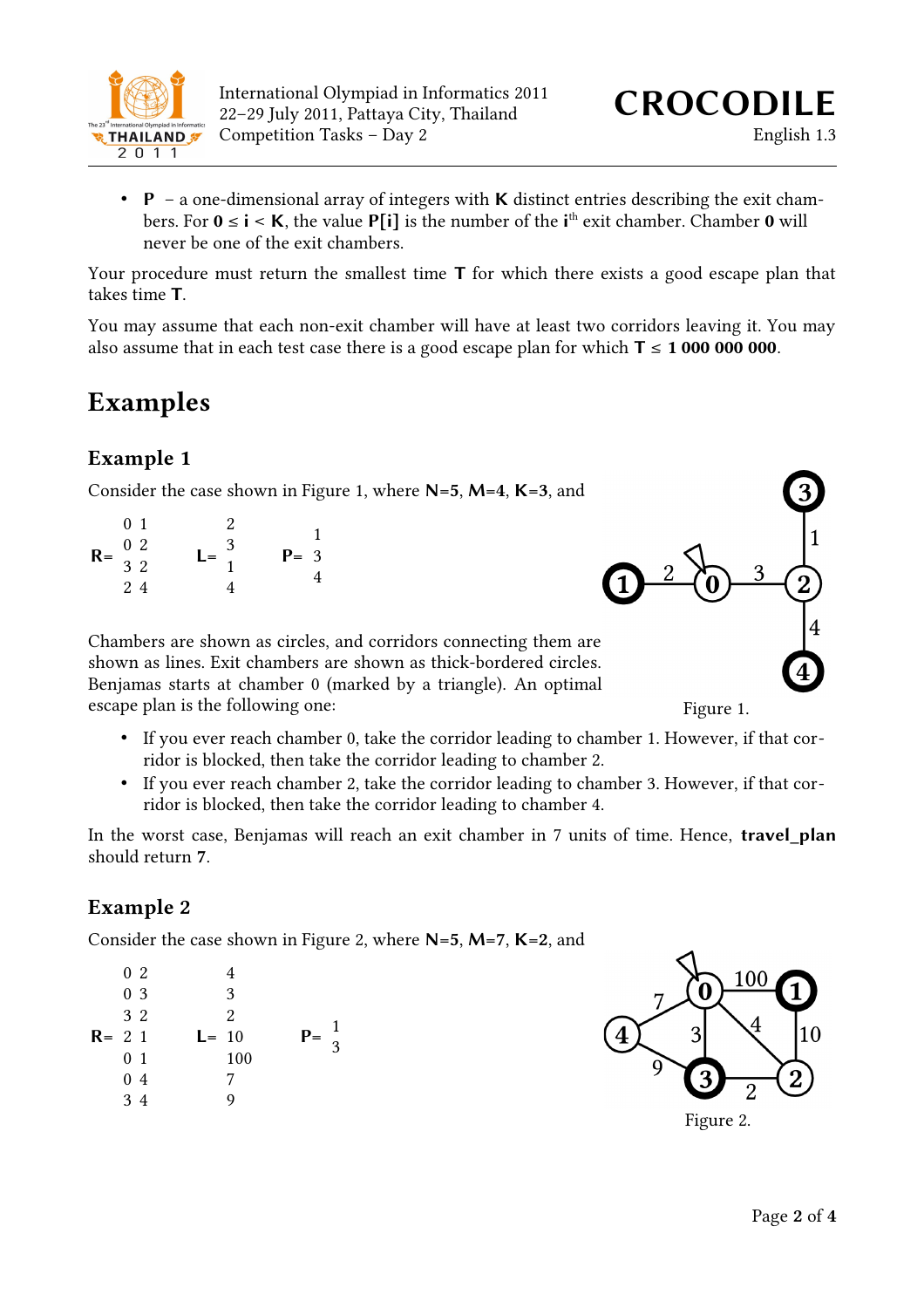

Here is an optimal escape plan:

- If you ever reach chamber 0, take the corridor leading to chamber 3. However, if that corridor is blocked, then take the corridor leading to chamber 2.
- If you ever reach chamber 2, take the corridor leading to chamber 3. However, if that corridor is blocked, then take the corridor leading to chamber 1.
- Don't bother about chamber 4; according to this escape plan you cannot possibly reach it.

Benjamas will reach one of the exit chambers no later than after 14 units of time. Therefore, **travel\_plan** should return **14**.

### **Subtasks**

#### **Subtask 1 (46 points)**

- $3 \le N \le 1000$ .
- The underground city is a tree. That is, **M** = **N**-1 and for each pair of chambers **i** and **j** there is a sequence of corridors connecting **i** and **j**.
- Every exit chamber is connected to exactly one other chamber.
- Any other chamber is connected directly to three or more other chambers.

#### **Subtask 2 (43 points)**

- $3 \le N \le 1000$ .
- $2 \le M \le 100000$ .

#### **Subtask 3 (11 points)**

- $3 \le N \le 100000$ .
- $2 \le M \le 1000000$ .

### **Implementation details**

#### **Limits**

- CPU time limit: 2 seconds
- Memory limit: 256 MB **Note:** There is no explicit limit for the size of stack memory. Stack memory counts towards the total memory usage.

#### **Interface (API)**

- Implementation folder: crocodile/
- To be implemented by contestant: crocodile.c or crocodile.cpp or crocodile.pas
- Contestant interface: crocodile.h or crocodile.pas